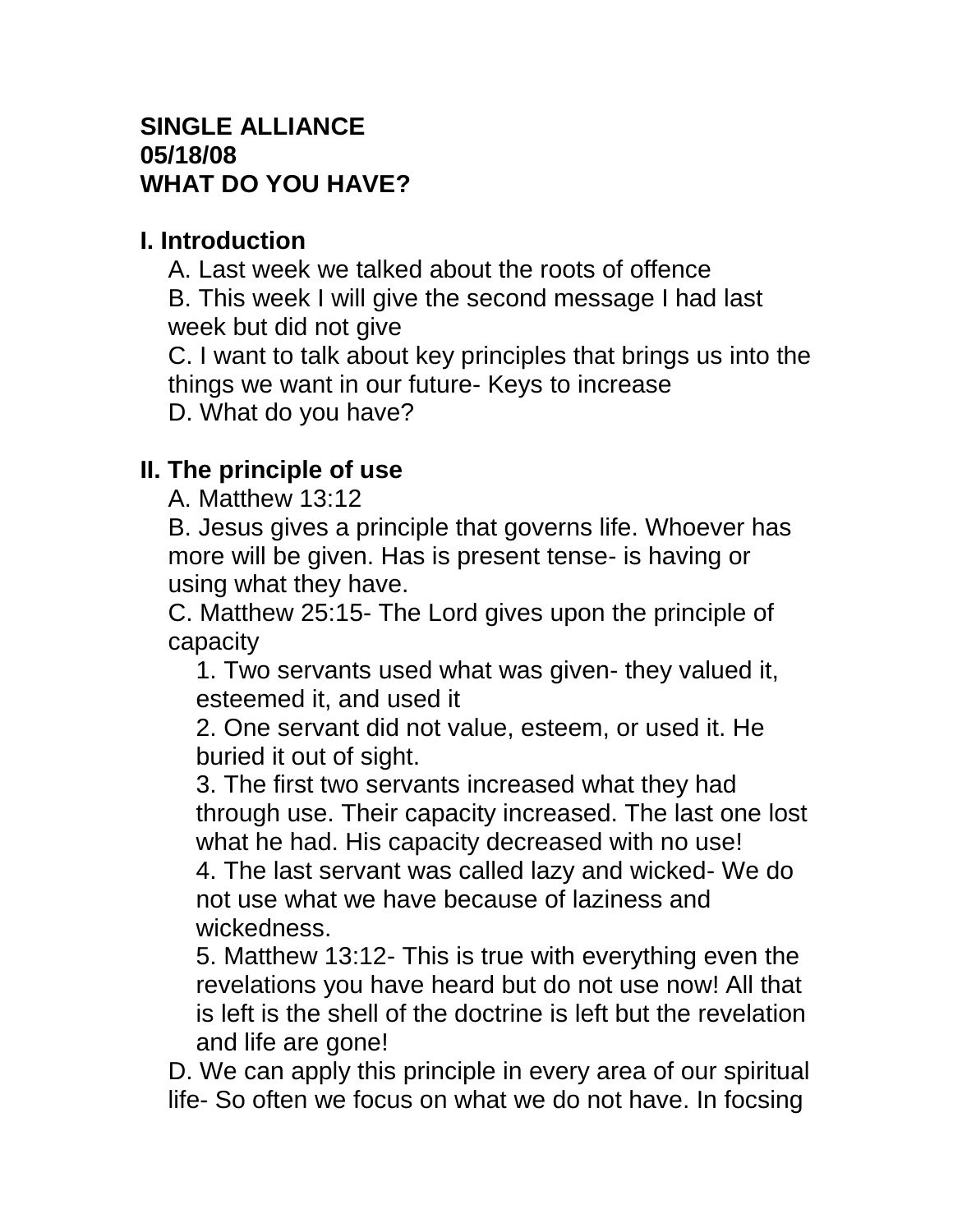on what do not have we bury what we do have and it becomes unfruitful and is in danger of being lost! E. The more we focus on what we do not have the more we give the enemy an opportunity to take from us. F. The more we focus on the what we do not have the less we have capacity to appreciate and use what you do have

G. The things you do not have now are found in the seeds of what you already have right now!

## **III. What do you have?**

A. Moses- Exodus 4:2- What is in your hand? - A rod was used to do great miracles of deliverance.

B. Widow- 2 Kings 4:1-2- What is in your house?- a little jar of oil brought her out of debt and into prosperity C. David- 1 Samuel 17:40- A sling was in his hand- It killed a giant

D. Jesus and disciples- Matthew 15:34- How many loaves DO you have? These were broken and fed a multitude E. Great things are found in the small things you already possess!

#### **IV. Keys to abundance**

A. Key #1- Appreciate what you do have!

1. Thankfulness is a master key to abundance and increase

2. Thankfulness is tied to the anointing

- 4. 1 Thess. 5:18-19- do not quench the spirit
- 5. 1 Cor. 14:17- you give thanks well
- 6. Ephesians 5:18-20- thanksgiving is tied to being full of the Spirit

7. 2 Cor. 9:12- abounding

8. Col. 2:7- abounding

9. When we complain it shuts out faith and repels the anointing.